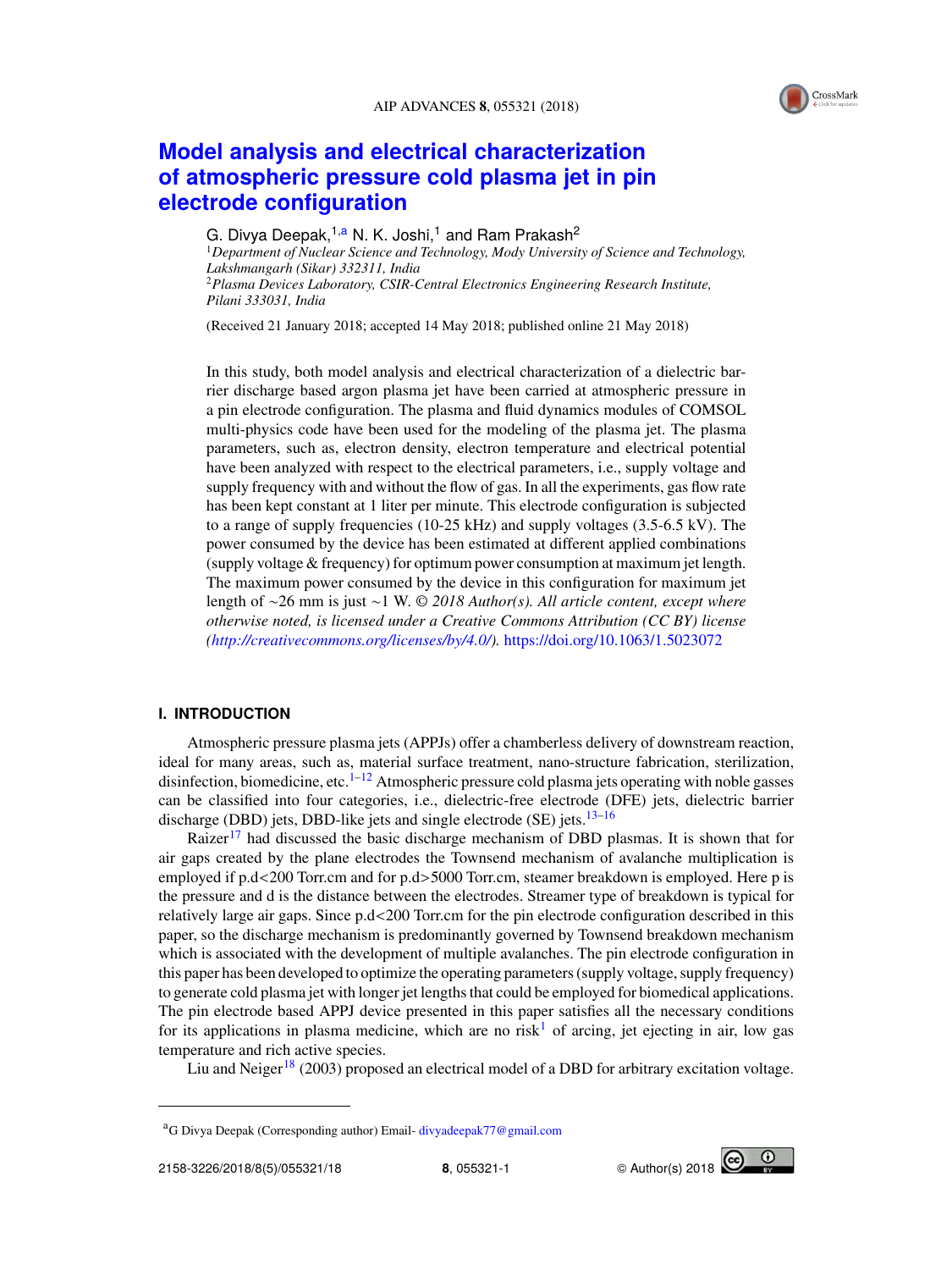M. Teschke et al.<sup>19</sup> (2005) investigated the propagation of an atmospheric pressure plasma jet (APPJ) is investigated by use of an intensified charge coupled device (ICCD) camera. It is shown that the APPJ is mainly an electrical phenomenon and not a flow related one. This device consumed a maximum power of 4 W whereas the electrode configuration described in this research paper consumes only ∼1 W. XinPei Lu and Mounir Laroussi<sup>20</sup> (2006) studied dynamics of APPJ generated by submicro second pulses using V-I characteristics and also used CCD camera for investigating the temporal and spatial evolutions of the plasma inside the discharge chamber.

Yong and  $\text{Han}^{21}$  (2006) generated nitrogen based micro plasma jet at atmospheric pressure using two aluminum disks in which the measured gas temperature was less than  $300<sup>0</sup>K$  and it was proposed to be used for biomedical applications. XinPei Lu et al.<sup>22</sup> (2008) generated a cold plasma jet of 11 cm using a kHz ac power supply for biomedical applications but did not perform the comprehensive electrical characterization of the device. Qiu-Yue Nie et al.<sup>23</sup> (2008) generated an argon based plasma jet using a pair of tungsten pin electrode which were separated by 2.5 mm. One of these tungsten pin electrodes was at floating potential. The effect of the flow velocity and applied potential on plasma jet was analyzed but power consumption by plasma jet was not calculated. U. Pal et al.<sup>24</sup> (2012) made an effort to understand multiple-peak discharge phenomenon based on an equivalent circuit model. Radu et al.<sup>25</sup> studied atmospheric glow discharge in dielectric barrier discharge reactor under varying experimental conditions (frequency, gap length, & electric field intensity) which enabled them to characterize DBD's electrically.

Hyun Kim<sup>26</sup> et al. (2009) generated argon based plasma using a piezo transformer which consumed a peak power of 2 W. HONG  $Y_1^2$  et al. (2013) succeeded in generating a DBD argon based plasma jet using screw ring-ring electrodes, where the optical emission spectra of argon have been analysed to find out the discharge parameters, such as, gas temperature and power consumed with respect to the supply voltage and frequency. Hea Min Joh<sup>28</sup> et al. (2014) successfully generated a helium based plasma jet using pin electrode configuration where the effects of electrode materials, a ground ring electrode, and nozzle shape on the plasma was studied but did not provide details about the power consumed by the device at different supply voltages and frequencies. A. Shashurin et al.<sup>29</sup> (2015) reviews recent research efforts undertaken in the area of non-equilibrium atmospheric plasma jets with special focus on experimental approaches.

Electrical characterization of a ring electrode based atmospheric pressure DBD cold plasma has been carried out with consumed power details by G Divya Deepak et al.  $(2016)^{30}$  The effect of floating electrodes on formation of atmospheric plasma jet has also been analysed by G Divya Deepak et al.  $(2017).<sup>31</sup>$ 

Kelly & Turner<sup>32</sup> (2011) developed the fluid model of 2D cross-section of an AC driven plasma at atmospheric pressure using COMSOL. In 2006 Tendero et al.<sup>33</sup> successfully modeled DBD reactor with a flow of air using COMSOL and in the same year Sakiyama & Graves<sup>34</sup> worked on modeling of RF (13.56 MHz) plasma needles based on a fluid model having Helium and a small fraction of nitrogen. Initial work in modeling of DBD was only done for the static discharge of gas and only a few studies have been performed to model DBD based APPJ's incorporating the flow of gas. Modelling of streamer like APPJ was done by G. V. Naidis<sup>35</sup> in 2012. In 2013 Siddharth et al<sup>36</sup> developed a fluid model for a partially packed dielectric barrier discharge plasma reactor employing pure He using COMSOL multiphysics.

In this work, an effort has been made to model DBD-APPJ in pin electrode configuration by incorporating flow of gas using fluid dynamics module of COMSOL 5.2a (i.e., multi-physics code). Model results are compared with the electrical characterization of the developed cold plasma jet source. Since electrical characterization of an electrode configuration is imperative in establishment of optimized operating range, therefore, the power consumed by the device along with jet length (with & without sleeve) at various supply voltages and frequencies have been analysed in depth.

## **II. GEOMETRY AND EXPERIMENTAL SETUP**

The geometrical details for the plasma jet generation using pin electrode configuration is shown in Fig. 1 whereas its experimental setup in two configurations, i.e., without quartz sleeve and with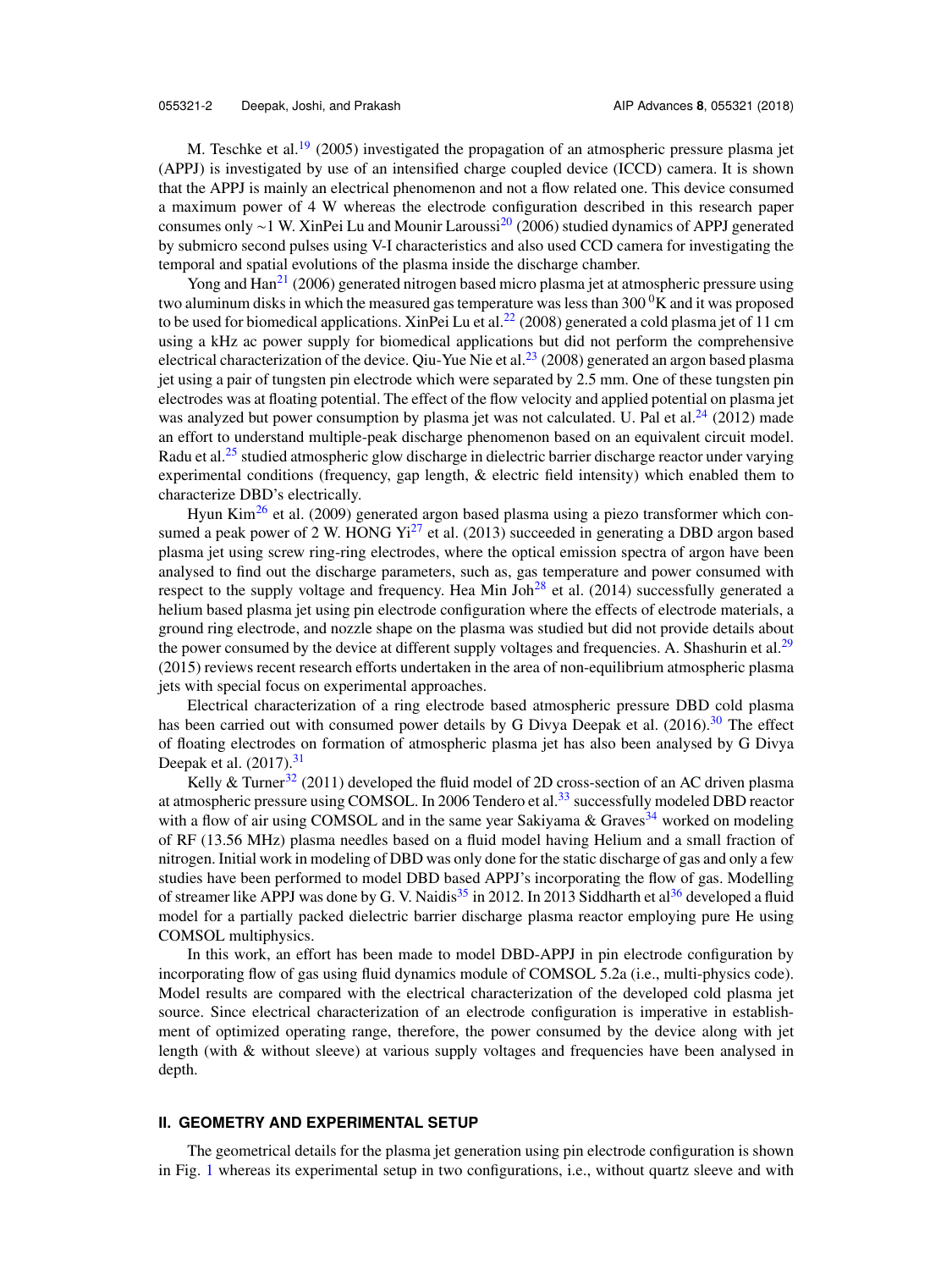

FIG. 1. Geometry of pin electrode configuration.

quartz sleeve (indicated by green colour) are shown in Fig. 2. The main body of the jet consists of a quartz tube of length and inner diameter 155 mm and 22 mm, respectively, which serves as a dielectric barrier between the electrodes. The argon gas flows through the inlet of the quartz tube whose inner diameter is 22 mm and outer diameter 25 mm indicated as 1 in the geometrical design (see Fig. 1). The thickness of the quartz tube is 1.5 mm. There is a central pin electrode made of copper (indicated as 3) of length 128 mm and thickness 2 mm runs through the quartz tube that acts as the powered electrode. The nozzle outlet is indicated by 2 whose inner diameter is 3 mm and outer diameter is 6 mm. Further, the total length of the nozzle is 35 mm. A ring electrode (grounded) (indicated as 3) of length 15 mm and thickness 4 mm is wound on top of the nozzle(see Fig. 1). Hence, the effective length of nozzle is only 20 mm after accounting for the ring electrode. The pin



FIG. 2. Experimental set up of atmospheric pressure plasma jet using pin electrode configuration (with quartz sleeve).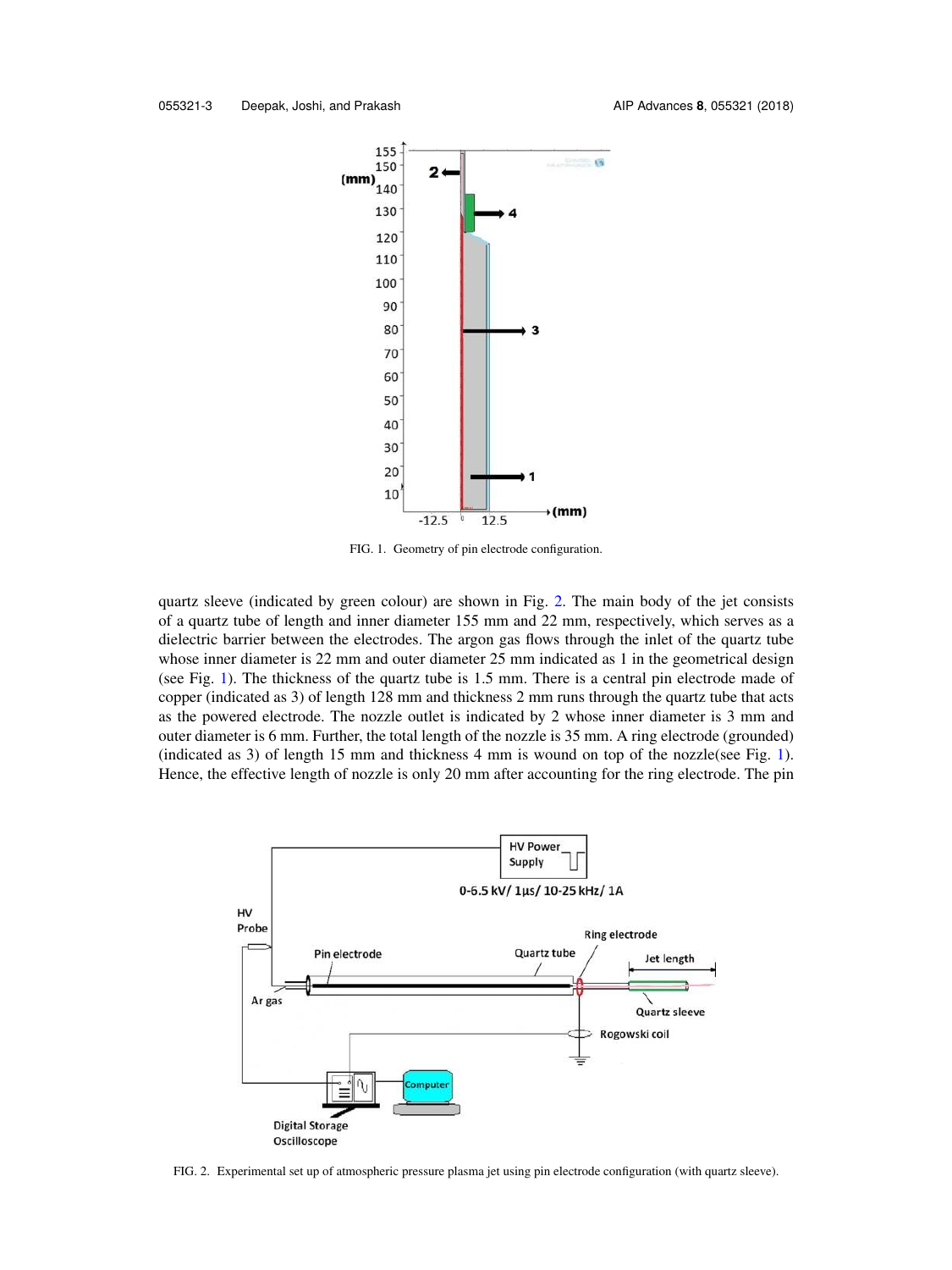

FIG. 3. Cold Plasma jet generated using pin electrode configuration.

electrode and ring electrode are separated by a distance of 2 mm that includes the thickness of quartz tube (1.5mm) and the gap between the pin electrode and the inner wall of the quartz tube (0.5 mm). In the other set of experiments a quartz sleeve of inner diameter 7 mm, outer diameter 10 mm and 15 mm length was placed on the nozzle of the quartz tube (see Fig. 2) to observe the variation in the length of plasma jet. The applied voltage and currents are measured by using a high voltage probe (Tektronix P 6015 A) (Bandwidth 0-75 MHz) and Rogowski-type Pearson current monitor (Model 110) (0.1VA−1, 1Hz–20 MHz, 20 ns usable rise time) connected to a digital storage oscilloscope (Tektronix DPO 4054, bandwidth: 500 MHz).

The experiments have been performed using argon gas with a flow rate of 1 lit/min in an airtight arrangement at atmospheric pressure. A typical cold plasma jet generated using pin electrode configuration is shown in Fig. 3.

#### **III. MODEL ANALYSIS**

In this work the fluid dynamics module of COMSOL 5.2a has been used, which is based on Finite Element Method. Using this module one can perform 1D, 2D and 3D modeling, and accordingly, simulation of plasma jets using various electrode configurations is possible. For each module, there are a set of domain equations that are specified to characterize the physics behind the processes involved. The physics interfaces include necessary tools to model plasma discharges, beginning with Boltzmann equation and two-term approximation solver that computes the electron transport properties and source coefficients from a set of electron impact collision cross sections.<sup>37</sup>

#### **A. Governing equations for discharge simulations**

The electron density and mean electron energy are computed by solving the following pair of drift-diffusion equations for the electron density and mean electron energy.

$$
\partial/\partial t(n_e) + \nabla[-n_e(\mu_e E) - D_e \nabla n_e] = R_e
$$
\n(1)

$$
\partial/\partial t(n_{\varepsilon}) + \nabla [-n_{\varepsilon}(\mu_{\varepsilon}E) - D_{\varepsilon}\nabla n_{\varepsilon}] + E\Gamma_{e} = R_{\varepsilon}
$$
\n(2)

$$
\Gamma_e = -(\mu_e E) n_e - D_e \nabla n_e \tag{3}
$$

Here  $n_e$  is the electron density,  $n_{\varepsilon}$  is the electron energy density,  $\mu_e$  is electron mobility,  $\mu_{\varepsilon}$  is the electron energy mobility, *E* is electric field,  $R_e$  is the electron rate expression,  $R_{\epsilon}$  is the energy loss/gain due to inelastic collisions, *D<sup>e</sup>* is Diffusion coefficient of electrons, *D*<sup>ε</sup> is electron energy diffusivity, Γ*<sup>e</sup>* is electron flux.

The source coefficients in the above equations are determined by the plasma chemistry using rate coefficients. In case of rate coefficients, the electron source term is given by,

$$
R_e = \sum_{j=1}^{M} x_j k_j N_n n_e \tag{4}
$$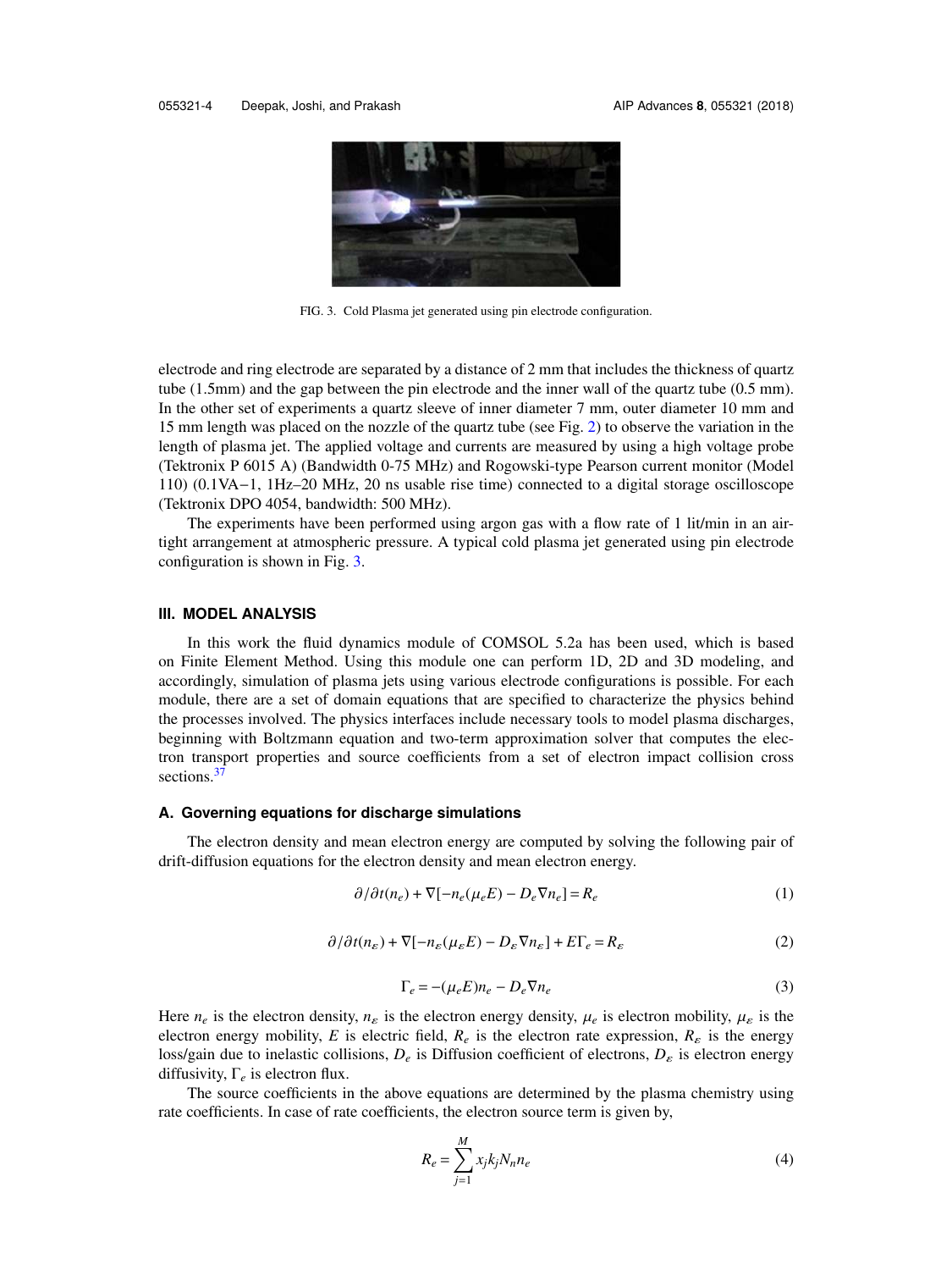where  $x_j$  is the mole fraction of the target species for reaction j,  $k_j$  is the rate coefficient for reaction j and  $N<sub>n</sub>$  is the total neutral number density. The electron energy loss is obtained by summing the collisional energy loss over all reactions and is expressed as,

$$
R_{\varepsilon} = \sum_{j=1}^{P} x_j k_j N_n n_e \Delta \varepsilon_j \tag{5}
$$

where ∆ε*<sup>j</sup>* is the energy loss from reaction j. The rate coefficients can be computed from cross section data by the following integral,

$$
k_k = \gamma \int_{0}^{\infty} \varepsilon \sigma_k(\varepsilon) f(\varepsilon) d\varepsilon \tag{6}
$$

where  $\gamma = (2q/m_e)^{1/2}$ , m<sub>e</sub> is the electron mass,  $\varepsilon$  is the energy (SI unit: Joule),  $\sigma_k$  is the collision cross section, and *f* is the electron energy distribution function. In this case, the electron energy distribution function (EEDF) is assumed Maxwellian because in DBD plasmas the degree of ionization is high and as a consequence, the electron-electron collisions drive the distribution towards Maxwellian shape.

The EEDF can be computed by solving the Boltzmann equation. The evolution of the distribution function, f, in a six-dimensional phase space is expressed as,

$$
\partial f/\partial t + v \nabla f - (eE/m)\nabla_v f = C[f] \tag{7}
$$

where  $f$  is the electron distribution function,  $v$  is the velocity coordinate,  $e$  is the elementary charge, m is the electron mass, *E* is the electric field,  $\nabla$ <sup>*v*</sup> is the velocity-gradient operator and C represents the rate of change in f due to collisions.

In the code, EEDF is assumed to be almost spherically symmetric, so the series can be truncated after the second term (a so-called two-term approximation). An anisotropic perturbation is also applied due to inelastic collisions under consideration. The detailed explanation of two-term approximation is given elsewhere.<sup>37</sup>

The electron diffusivity, energy mobility, and energy diffusivity can be computed from the electron mobility using the following relationship,

$$
D_e = \mu_e T_e, \ \mu_{\varepsilon} = (5/3)\mu_e, \ D_{\varepsilon} = \mu_{\varepsilon} T_e \tag{8}
$$

where  $T_e$  is the temperature of the electron,

mean electron energy, 
$$
\bar{\varepsilon} = \frac{n_{\varepsilon}}{n_e}
$$
 (9)

electron temperature, 
$$
T_e = (\frac{2}{3})\bar{\varepsilon}
$$
 (10)

#### **B. Governing equations of fluid dynamics module**

Governing equations describing the fluid theory originated by solving a set of moments of the Boltzmann equation. Typically, for most applications, the first three moments are considered, which describe the particle, momentum, and energy conservation. By taking these moments, the Boltzmann equation is reduced to a 3-dimensional, time dependent problem and describes the plasma in terms of averaged quantities such as density, momentum, and mean energy. The coupling of flow equations and plasma occurs through temperature field. The zeroth moment of the Boltzmann equation gives the continuity equation describing the rate of change of particles (electrons, ions, or neutral species). 35,38,39

$$
\frac{\partial}{\partial t}\left(n_p\right) + \nabla\Gamma_p = R_p \tag{11}
$$

The subscript p refers to different species such as electrons, ions or neutral species, n represents the density of species, Γ represents the flux vector, and *R<sup>p</sup>* represents either the source/sink term and accounts for the production or loss of a particular species p in chemical reactions, ionization events, etc.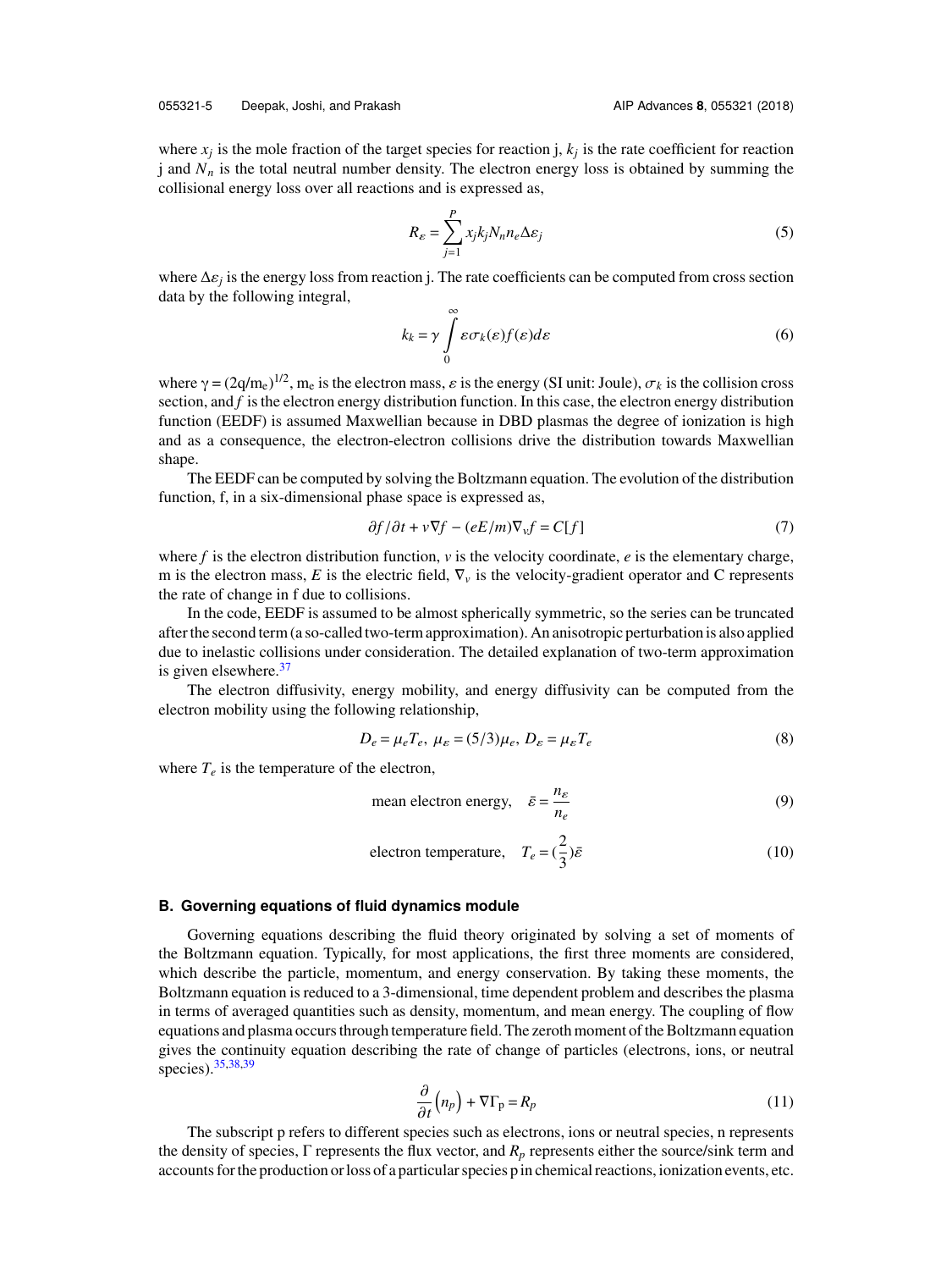Losses at the wall are accounted in the boundary conditions and are not explicitly considered in the particle continuity equations.

Flux term for the particles (based on drift-diffusion approximation) consists of a diffusion term and a drift term given as,

$$
\Gamma_{\mathbf{p}} = \pm \mathbf{n}_{\mathbf{p}} \mu_{\mathbf{p}} \mathbf{E} - \mathbf{D}_{\mathbf{p}} \nabla \mathbf{n}_{\mathbf{p}} \tag{12}
$$

where E refers to the electric field,  $\mu$  and D refer to the mobility and diffusion coefficient of the species. The first term of the equation 12 is zero for the neutral species.

The source/sink term,  $R_p$  is calculated as

$$
R_p = \sum \left( c_{pj} \, r_{pj} \right) \tag{13}
$$

where  $\mathbf{c}_p$  represents stoichiometric coefficient and  $\mathbf{r}_p$  represents the reaction rate of the target species for reaction j.

The second moment of the Boltzmann equation is used to derive the energy conservation equation. The final expression for rate of change of electron energy density including the drift diffusion approximation is described as

$$
\frac{\partial}{\partial t}(n_{\varepsilon}) + \nabla \Gamma_{\varepsilon} + E\Gamma_{e} = R_{\varepsilon}
$$
\n(14)

where  $n_{\varepsilon}$  is the electron energy density, and  $R_{\varepsilon}$  is the energy loss/gain due to inelastic collisions. The flux vector for electron energy  $\Gamma_{\varepsilon}$  is given as

$$
\Gamma_{\varepsilon} = -\frac{5}{3}(\mu_{e}E)n_{\varepsilon} - \frac{5}{3}\nabla D_{e}n_{\varepsilon}
$$
\n(15)

A self consistent electric field distribution is calculated by solving the Poisson's equation in the plasma region and the Laplace's equation in the dielectric material.

$$
-\nabla\varepsilon_0\varepsilon_r\nabla V = \rho\tag{16}
$$

$$
-\nabla^2 V = 0 \tag{17}
$$

$$
E = -\nabla V \tag{18}
$$

where  $\varepsilon_0$  is the permittivity of free space,  $\varepsilon_r$  the relative permittivity,  $\rho$  is the space charge density  $(m<sup>-3</sup>)$ , and *V* is the applied potential.

The space charge density  $\rho$  is automatically computed based on the plasma chemistry specified in the model using the formula:

$$
\rho = q \left[ \sum_{k=1}^{N} z_k n_k - n_e \right] \tag{19}
$$

Surface charge accumulation on the dielectric layer due to difference in fluxes between the electrons and ions is taken into account using the following boundary conditions:

$$
-n(D_1 - D_2) = \rho_s \tag{20}
$$

$$
d\rho_s/dt = nJ_i + nJ_e \tag{21}
$$

where *n* is the unit normal,  $\rho_s$  is the surface charge density,  $D_1$  and  $D_2$  are the electric displacement fields on both sides of the boundary, and  $J_i$  and  $J_e$  are the total ion and electron current densities at the wall. A set of 9 reactions involving argon atoms, ions and metastables have been used in this model.<sup>40</sup> The pin electrode configuration is subjected to applied voltage amplitude (3.5 kV to 6.5 kV) at a frequency range of (10-25 kHz). To begin the simulation seed electrons ~10<sup>9</sup> m<sup>-3</sup> have been taken into account because any sample of gas under normal condition contains an average of  $10^9$  m<sup>-3</sup> electrons and ions due to ultraviolet, cosmic radiations, radioactivity, etc.<sup>17</sup> So, an electron density  $\sim$ 10<sup>9</sup> m<sup>-3</sup> is loaded uniformly in the electrode gap along with the argon gas to initiate the discharge at the room temperature. A unipolar pulse with pulse width 1µsec has been applied across the boundary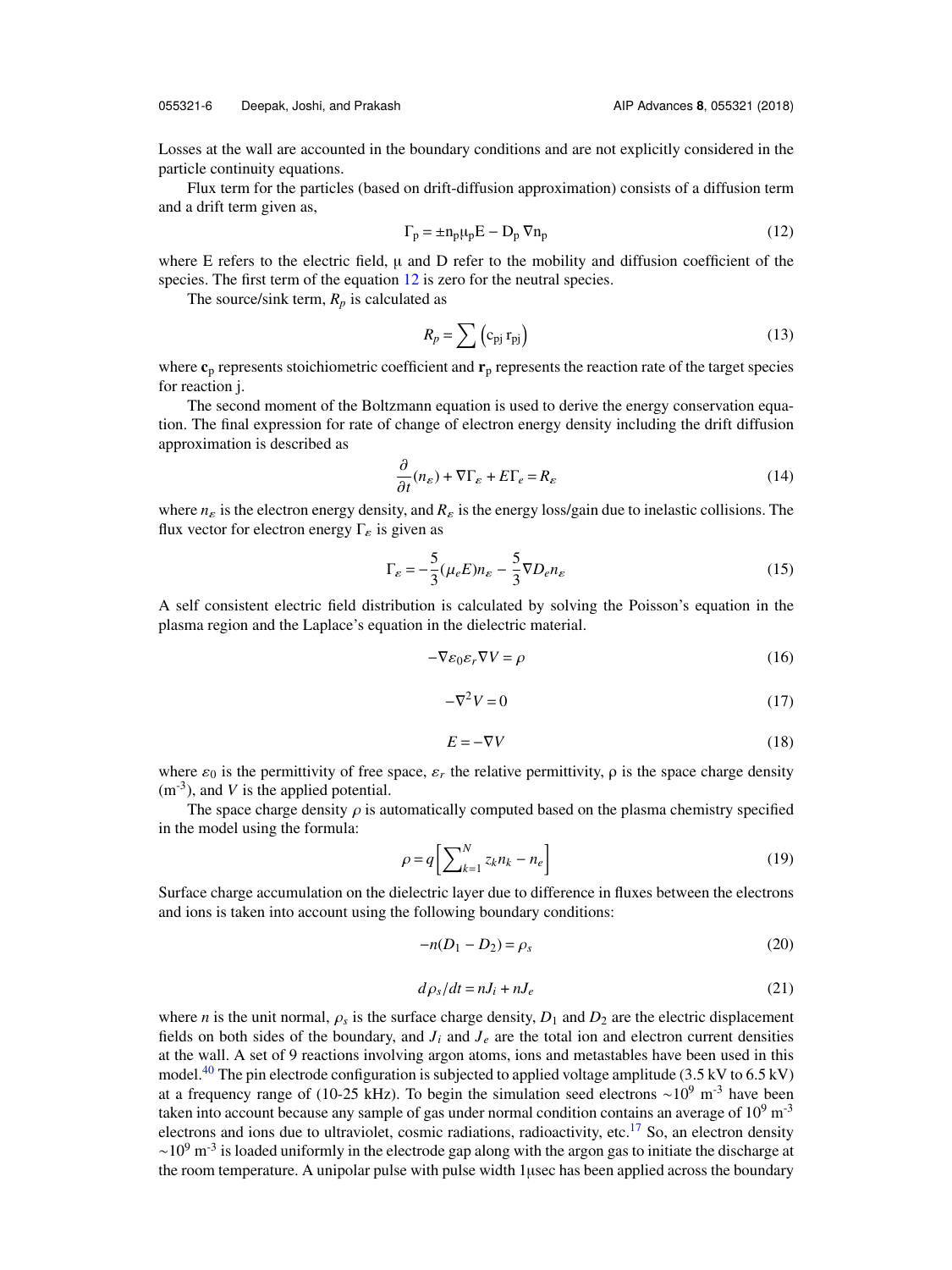of the one of the electrode to initiate the discharge. All the operating conditions of the discharge are similar to the experimental conditions.

#### **C. Boundary conditions**

Electrons are lost to the wall due to random motion within a few mean free paths of the wall and gained due to secondary emission effects, resulting in the following boundary condition for the electron flux;

$$
-n\Gamma_e = ((1/2)v_e)n_e - \sum_p \gamma_p(\Gamma_p n)
$$
\n(22)

and electron energy flux is computed as

$$
-n\Gamma_{\varepsilon} = ((5/6)v_{\varepsilon})n_{\varepsilon} - \sum_{p} \varepsilon_{p}\gamma_{p}(\Gamma_{p}n)
$$
\n(23)

where  $v_e$  is the collision frequency. The second term on the right hand side of Equation (18) is the gain of electrons due to secondary emission effects,  $\gamma_p$  is the secondary emission coefficient. The second term in Equation (21) is the secondary emission energy flux,  $\varepsilon_p$  being the mean energy of the secondary electrons. At the walls, argon metastables quench and change back to neutral argon atoms. Argon ions also change back to neutral argon atoms while emitting secondary electrons. The electrical potential at the exterior boundary of the dielectric barrier discharge is 0 V. The discharge simulations for the pin electrode configuration have been carried out for both, the static mode and with the flow of argon gas. The gas flow rate is fixed at 1 liter per minute for all simulations. Discharge simulations for the pin electrode configuration are time dependent solutions performed between time scales of  $10^{-9}$  s to  $10^{-6}$  s in a 99 time steps. The simulation program stops at the instant of discharge initiation due to convergence of the iterative algorithm of electron energy distribution function. A snapshot of the meshing with mesh area  $(1608 \text{ mm}^2)$  of pin electrode configuration done using finite element method (FEM) is shown in Fig. 4. It is imperative to note that boundary layer meshing on the plasma volume allows us to resolve separation of space charge. The snapshots presented in Fig. 5, 6, 8 and 9 only depict the values of electron density, electron temperature and electrical potential at the instant of discharge initiation only and cannot depict 2 or more order difference in parameter values in a single snapshot.  $36,40$ 



FIG. 4. Meshing of pin electrode APPJ using Finite element method (FEM).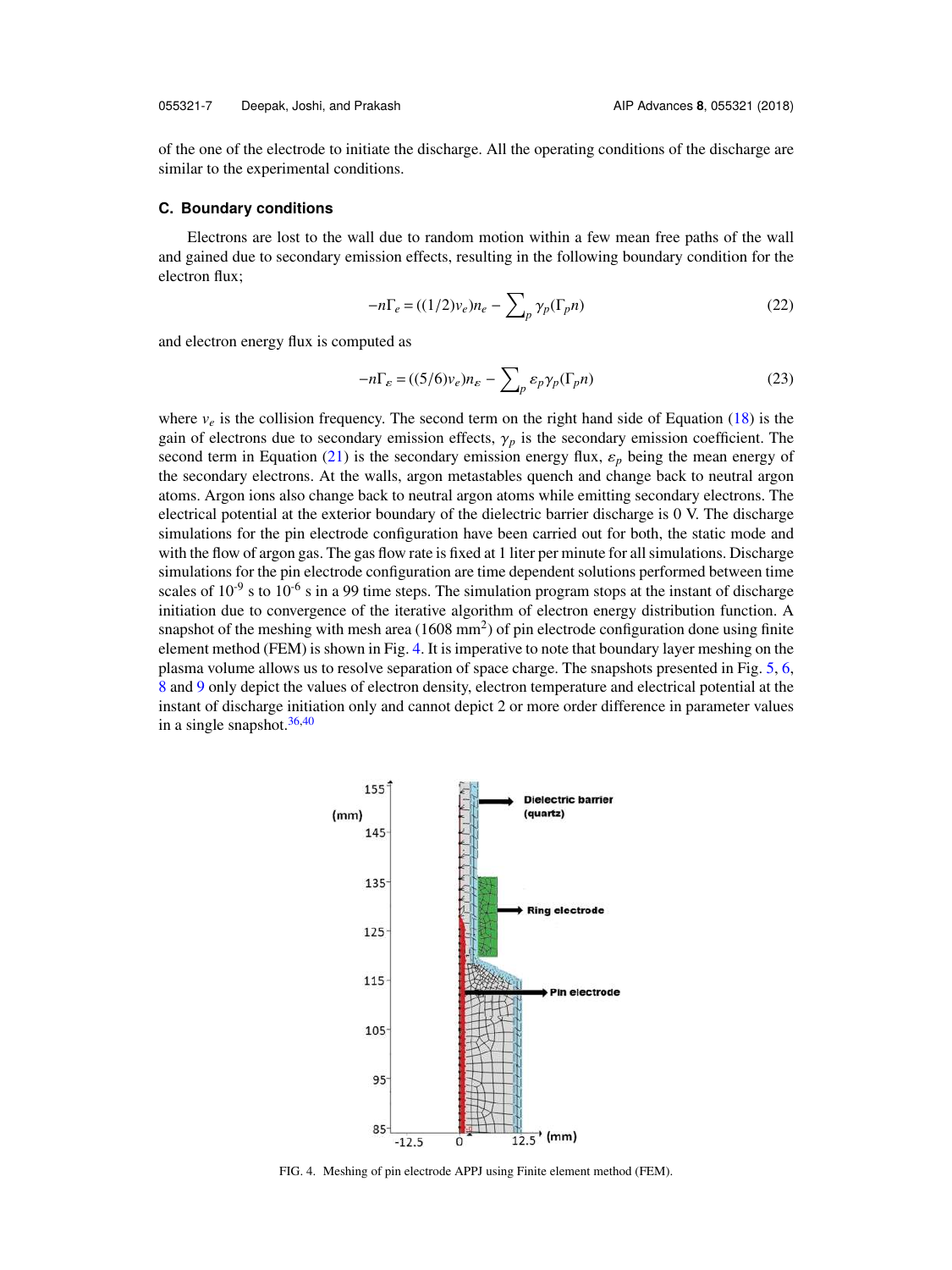

FIG. 5. Electron density at 4.5 kV/25 kHz (static condition).



FIG. 6. Electron density at 4.5 kV/25 kHz (With flow).

#### **IV. RESULTS AND DISCUSSION**

#### **A. Simulation analysis results**

In the initial set of simulations, the supply voltage is kept constant at 4.5 kV and supply frequency is varied from 10-25 kHz to study its effect on plasma parameters. The spatial distribution of electron density at the moment of breakdown of Ar gas in static condition is shown in Fig. 5 and moment of breakdown with flow is shown in Fig. 6. It clearly shows that electron density is highest close to the pointed tip of the pin electrode due to the higher concentration of electric field. Fig. 7 depicts the variation of the electron density with respect to the change in supply frequency. It is inferred that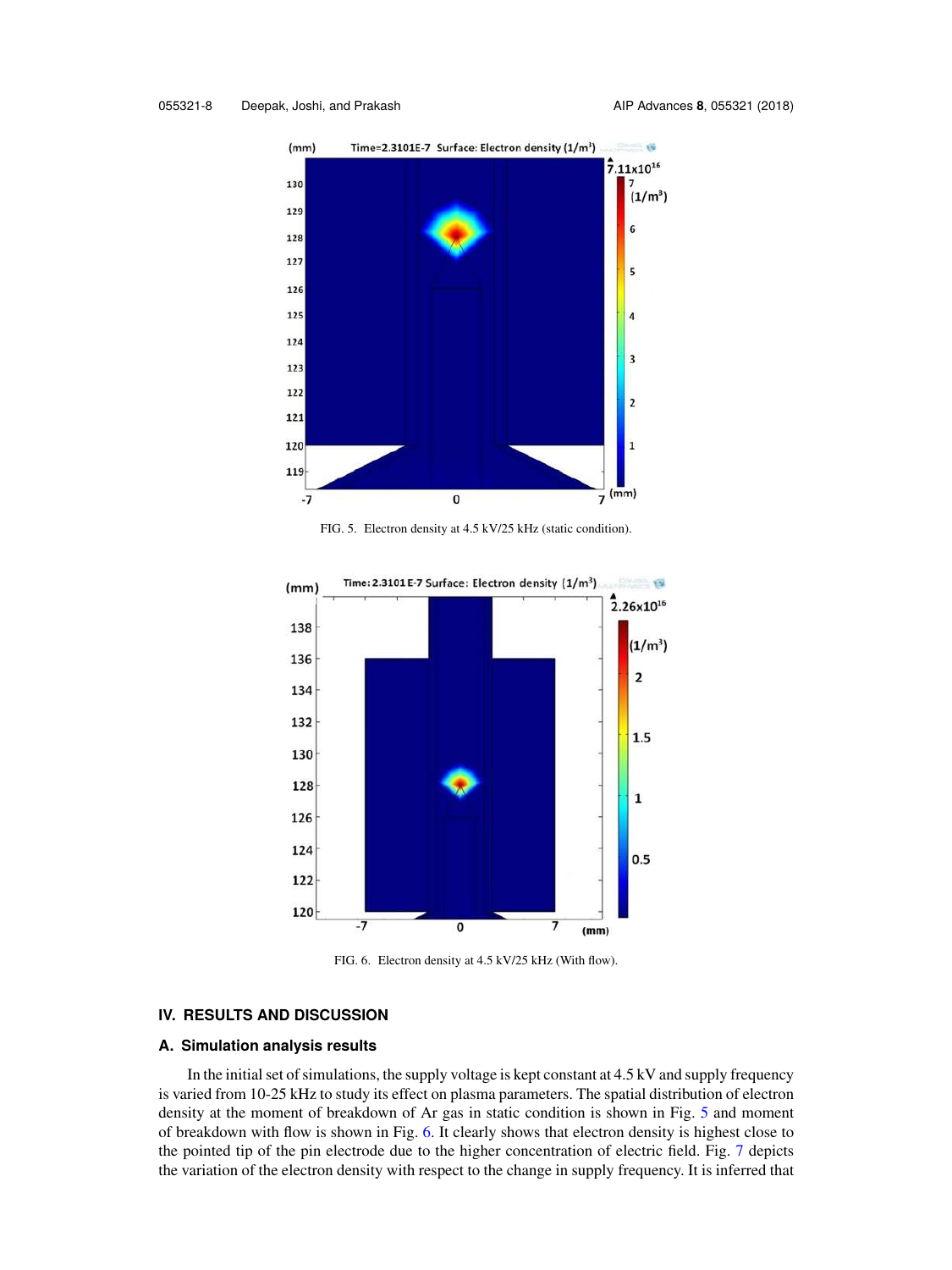

FIG. 7. Electron density Vs supply frequency at 4.5 kV.

there is an increase in electron density with increase in supply frequency for both, static mode and with flow of argon gas.

For all supply frequencies the electron density (without flow) is significantly higher than the electron density (with the flow) as the collisions between electrons and the argon atoms are more frequent in static mode.<sup>16</sup> It is interesting to note that the electron density rises significantly at higher supply frequency (25 kHz). This occurs because electrons have lesser transit time (i.e., ∼ 40 µs) resulting in ion accumulation leading to more consumption of power by argon plasma jet.



FIG. 8. Electron temperature at 4.5 kV/25 kHz (static condition).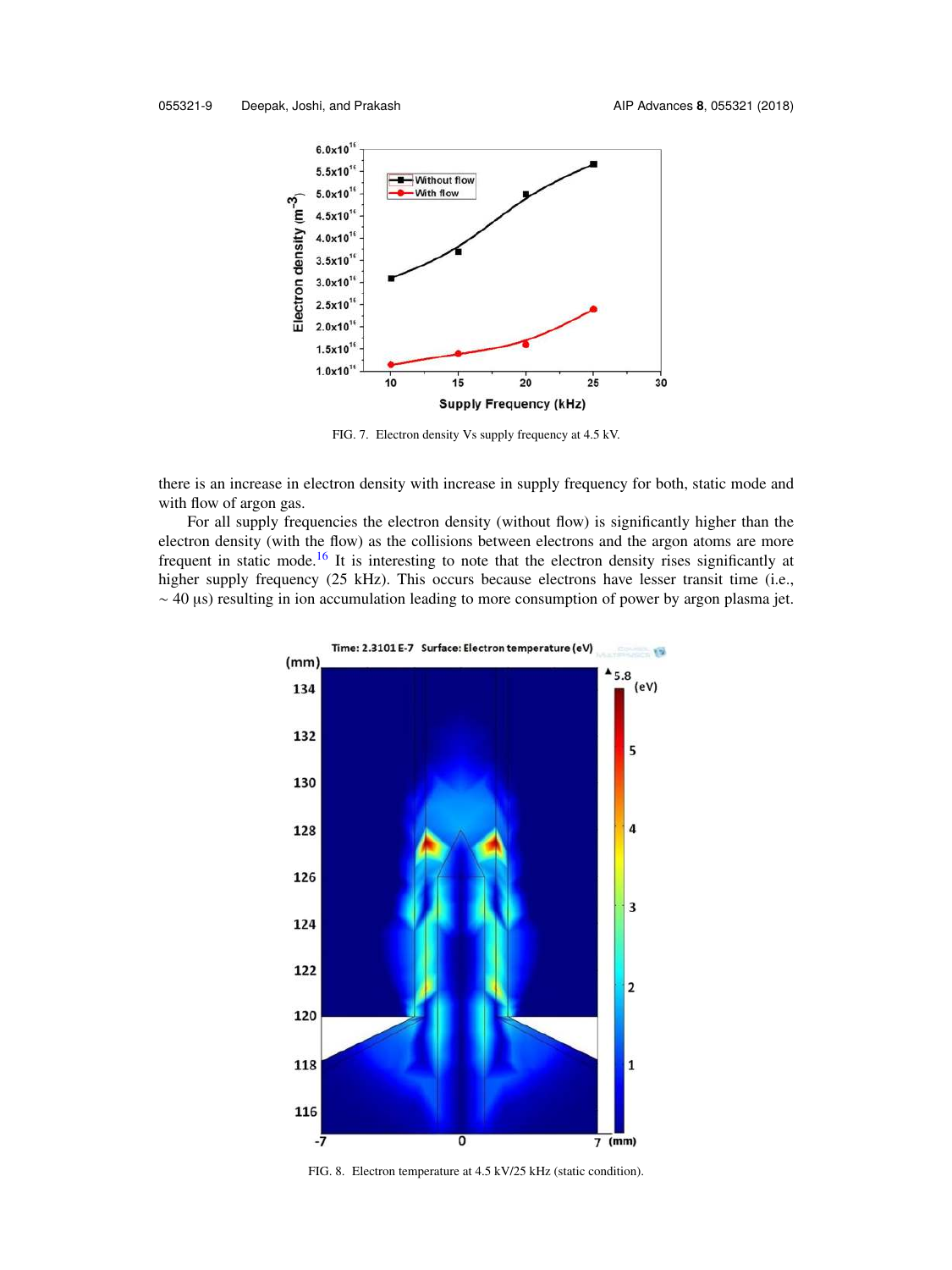

FIG. 9. Electron temperature at 4.5 kV/25 kHz (With flow).

This energy is absorbed by the seed electrons that are responsible for the secondary ionization of argon and hence resulting in avalanche process. Thereafter, there is an augmentation in electron density and perhaps expansion of luminous spots at cathode at higher supply frequencies is possible as reported elsewhere.<sup>16</sup> It is further seen from Fig. 7 that the electron density increases with supply frequency, this is because more energetic plasma electrons are present, which results in subsequent ionization of argon atoms and also can cause increased collisions between them and perhaps resulting in augmented energy exchange.

Fig. 8 & 9 depicts electron temperature distribution at the moment of breakdown of Ar gas in static condition and with flow at 4.5 kV/25 kHz. It illustrates the fact that electron temperature reaches maximum (4-6 eV) near the pointed tip of pin electrode indicating the highest concentration of electric field. Further, since the electron density is lesser in the condition of with flow of Ar gas compared to static condition hence the energy exchange between them is also less, thereby reducing the electron temperature. To show it more clearly a relationship between electron temperature and supply frequency for the developed pin electrode plasma jet is shown in Fig. 10. It again shows electron temperature increases with increase in supply frequency for both, the static and with the flow of argon gas. The electron temperature, being function of mean electron energy, it depends on the



FIG. 10. Electron temperature Vs supply frequency at 4.5 kV.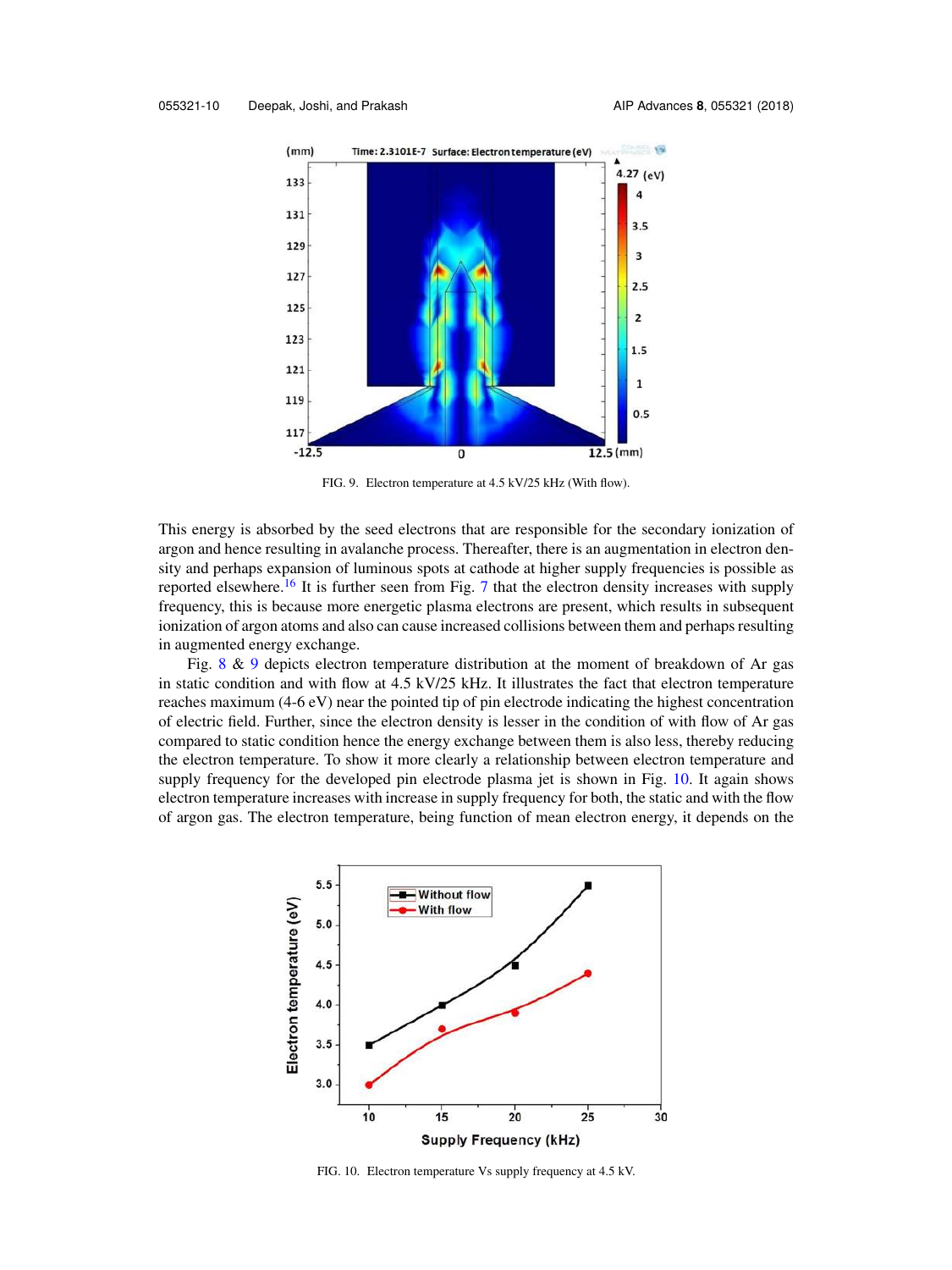

FIG. 11. Electron density Vs supply voltage at f=25 kHz.

electron density and electron energy density. As seen from Fig. 7, the electron density increases with supply frequency, more energetic electrons are present resulting in subsequent ionization of argon atoms, which causes increased collisions between electrons and results in more energy exchange between them. Consequently, the electron temperature also increases with the supply frequency for both static and with flow of argon gas.

A relationship between electron density and supply voltage is shown in Fig. 11. In this figure the supply frequency is fixed as 25 kHz and the electron densities have been compared at different applied voltages from 3.5 to 6.5 kV for both cases (static mode and with the flow of argon gas). It is evident that electron density increases with increase in supply voltage as more energetic electrons are available that cause electron avalanche. As seen earlier (from Fig. 7), the energetic electrons are available at higher supplied voltages, it results in higher ionization of argon atoms. At a lower voltage of 3.5 kV electron density in both cases remain at the same level because seed electrons present have not gained enough energy for secondary ionization, but at higher supply voltage (6.5 kV), the electron density in static mode is more compared with flow of argon gas due to more collisions between the electrons that occurs in the static mode.

Fig. 12 illustrates the relationship between electron temperature and supply voltage at 25 kHz. The electron temperature rises with higher applied potentials because at higher applied voltages the



FIG. 12. Electron temperature Vs supply voltage at f = 25kHz.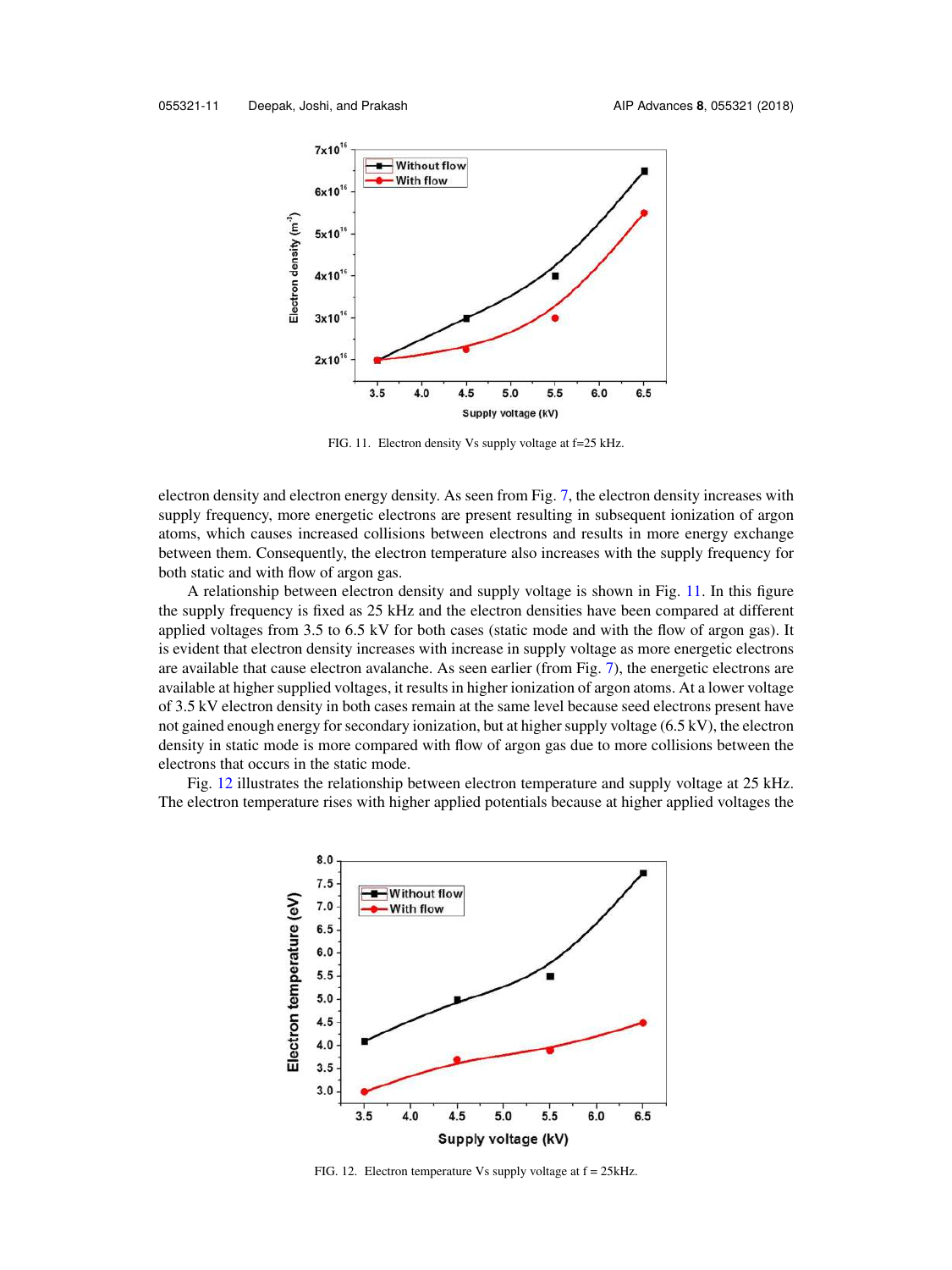

FIG. 13. Electrical potential reached at 4.5 kV/25 kHz (With flow).

seed electrons will absorb more energy and can result in energetic electrons collision with argon atoms further leading excitation and/or ionization. Moreover, as the collision process between the electrons becomes prominent in the static mode compared to the flow of argon gas, the electron temperature becomes higher for static mode for all supply voltages (see Fig. 11).

The electrical potential depicted in Fig.  $13 \&$  Fig. 14 is around 1.1 kV which appears to be quite lower than the experimental conditions. The simulated plasma potential in COMSOL multiphysics stops at the moment of breakdown of Argon gas (ie. discharge initiation) due to its iterative algorithm, hence it is not able to reach the electrical potential of the experimental condition. However, it can



FIG. 14. Electrical potential reached at 4.5 kV/25 kHz (static condition).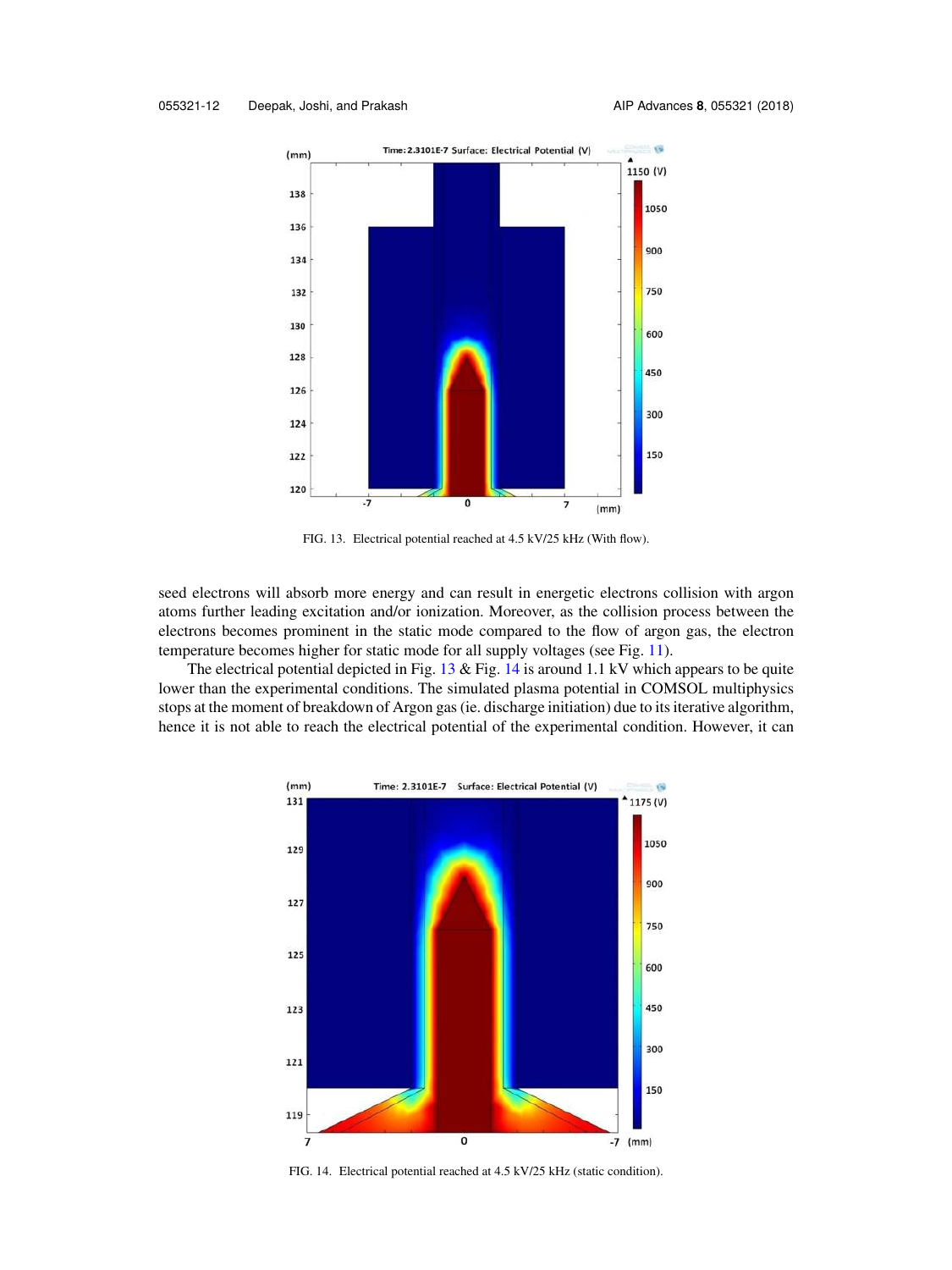be clearly seen Fig. 16 (experimental V-I characteristics at 4.5 kV/25 kHz) that discharge initiation occurs at around 1.1 kV where the discharge current starts flowing. This result is exactly matching with the simulation result of electrical potential withflow of Argon gas in Fig. 13 that stops at 1.1 kV. Furthermore, the corresponding electron density withflow of Argon gas is  $2.26 \times 10^{16}$  (1/m<sup>3</sup>) (see Fig. 6) which indicates the initiation of discharge. Hence our simulation results are in agreement with the experimental results.

The electrical potential proceeding from pointed tip of pin electrode towards the ring electrode at 4.5 kV/25 kHz in with flow of Ar gas and static condition is depicted in Fig. 13 & 14. It implicitly indicates that electric field strength is highest near the pointed tip of the pin electrode.

The relationship between electrical potential and supply frequency at fixed applied voltage 4.5 kV is illustrated in Fig. 15. It is quite evident that at lower supply frequencies the electrical potential reached for initiation of discharge is at the same level for both static mode and with flow of gas. Therefore, at 10 kHz, the electrical potential needed for initiation of discharge is almost at the same voltage level for both static modes and with the flow of argon gas. At these lower supply frequencies the electrons will also have a larger transit time of ∼100 μs. However, at higher supply frequencies (20-25 kHz) the electrical potential reached for initiation of discharge is more prominent due to ion accumulation as electrons are having lesser transit time∼40 µs, which may result in more consumption of power.

#### **B. Experimental results**

A typical V-I characteristics of the developed APPJ using pin electrode at 4.5 kV, 25kHz with corresponding peak discharge current of 192 mA is shown in Fig. 16. In this paper the term power refers only to the power consumed by the device in W, which is obtained as a product of energy per pulse (Joules) and supply frequency (kHz). A digital storage oscilloscope (DSO) is used to record waveforms for each pulse of voltage and corresponding discharge current. These instantaneous values are multiplied (voltage & discharge current) and integrated over the duration of the pulse to obtain the energy consumed per pulse in Joules for a particular combination of supply voltage and frequency.31,41 This energy per pulse is multiplied with the supply frequency to obtain the power consumed by the device in W. The energy consumed per pulse (in joules) at 4.5 kV/25 kHz (see Fig. 16) was found to be 2.08 x  $10^{-5}$  Joules. Accordingly the power consumed by the device at 4.5 kV/25 kHz has been calculated by multiplying the energy consumed per pulse with the applied frequency(25 kHz), which yields the power consumed by the device at 4.5 kV/25 kHz as 0.52 W (see Fig. 17). Studies have been performed in order to understand the optimum range of operation for successful generation of cold plasma jet. We have used a unipolar square wave form voltage of 1 µs duration, where we do not have a smooth flat top region. It is well-known that in the dielectric



FIG. 15. Electrical potential Vs supply frequency at 4.5 kV.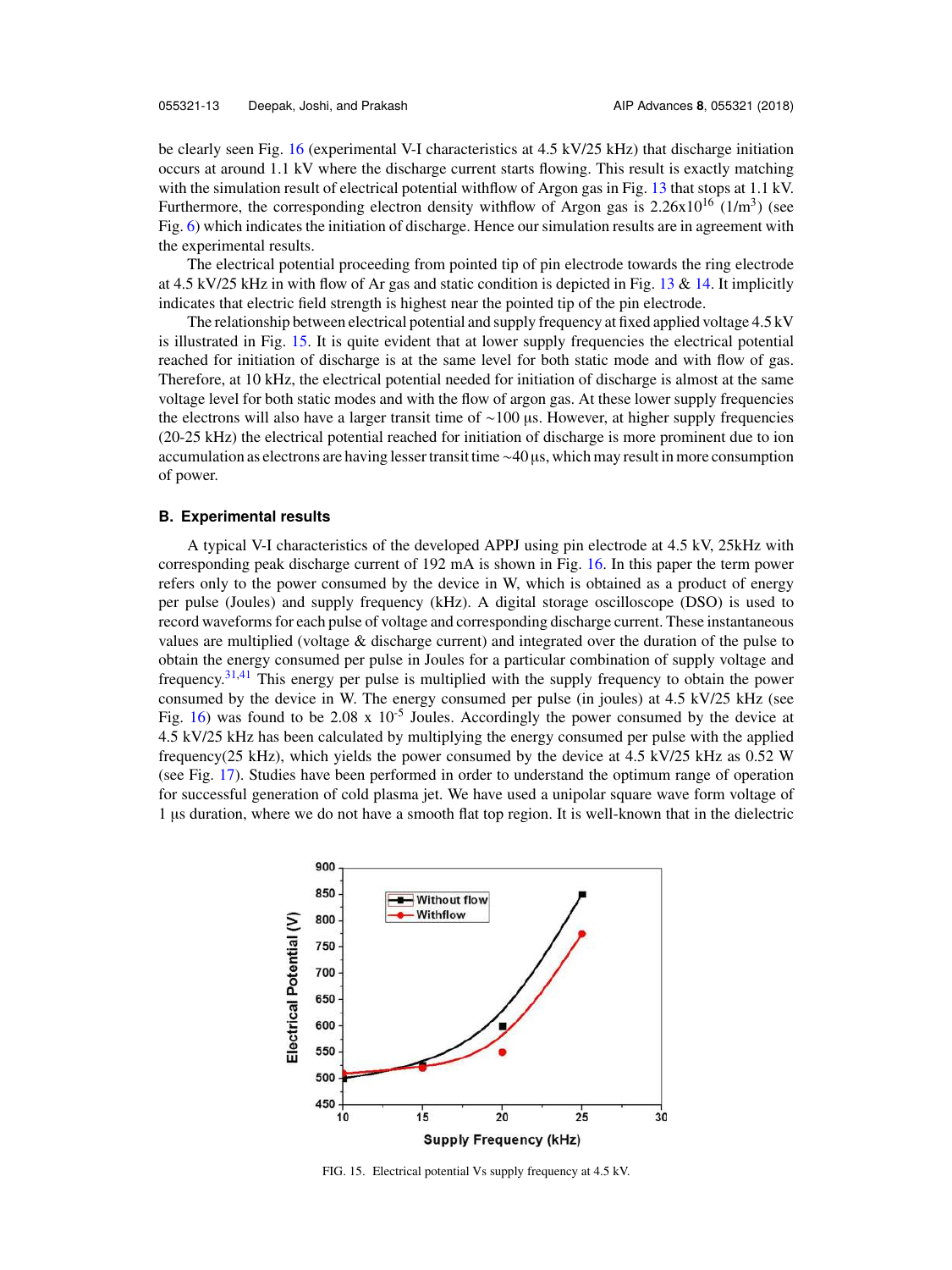

FIG. 16. Power consumed by the device at 4.5kV/25kHz.

barrier discharges with unipolar pulse operation only rising and falling flank are used in the DBD discharge.<sup>42</sup>

Fig. 17 shows power consumed by the device at 3.5 kV and 6.5 kV applied voltages, respectively. It is observed from Fig. 17 that power consumed by the device increases from 0.12W at 10 kHz to 0.42 W at 25 kHz at the applied voltage 3.5 kV. A uniform discharge occurs all along the surface of the cathode and due to the increment in the frequency, the inherent collision process increases, which leads to better discharge condition indicated by single peak occurrence in the V-I characteristics of the developed APPJ. The relationship between power consumed by the device and supply frequency is shown in Fig. 17. The energy consumed per pulse (in joules) at 6.5 kV/25 kHz, (see Fig. 18) was found to be  $4.24 \times 10^{-5}$  J. This energy is multiplied with the supply frequency 25 kHz, which yields the power consumed by the device as 1.06 Joule/second or W. For combinations of higher supply voltages and frequency the power consumed by the device reaches a maximum value of 1.06 W at 6.5 kV, 25 kHz with the corresponding peak discharge current of 328 mA (see Fig.  $18$ ). Also, there is multiple streamer formation indicated by multiple peaks in Fig. 18. This rise of consumed power by the device is perhaps due to multiple steamer formation.43–47 Hence it is established that there is a critical limit of supply voltage and frequency after which the input energy is not used for sustaining the plasma discharge. The



FIG. 17. Power consumed by the device Vs supply frequency at 3.5 & 6.5 kV.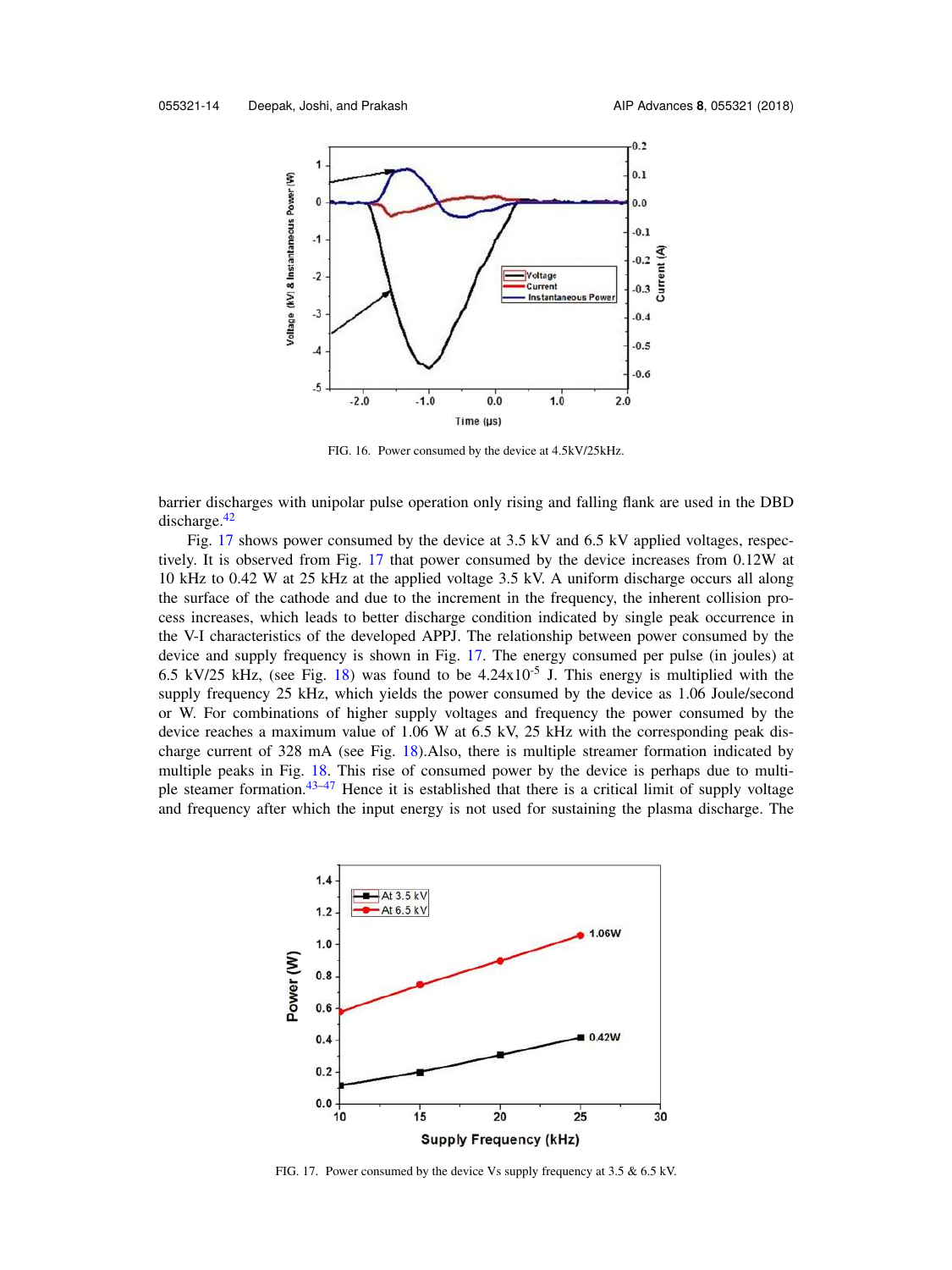

FIG. 18. Power consumed by the device 1.06W at 6.5kV/25kHz.

input energy is lost in the thermal dissipation to the dielectric material and that causes heating of quartz tube. This is indicated by the sudden rise in the power consumed by the device for higher voltages.

Fig. 19 illustrates the relationship between supply voltage and power consumed by the device. It is shown that at lower supply frequency and voltage (3.5kV/10kHz) power consumed by the device is less, as it is utilized for discharge initiation. However, at higher voltages (i.e., 5.5-6.5 kV) power consumed by the device increases from 0.35 W to 0.58 W as a result of more power being lost as heat in the thermal dissipation in the dielectric material leading to heating of the tube. However, it is intriguing to note that for the combinations of higher voltage and supply frequency, the power consumed by the device rises from  $0.6$  W ( $5.5$  kV/ $25$  kHz) to  $1.06$  W ( $6.5$  kV,  $25$  kHz).

The most pivotal factor of the developed plasma jet, i.e., jet length is related to the supply frequency, voltage, and quartz sleeve. Jet length obtained at different supply voltages has been compared for both conditions of with and without the quartz sleeve. It is to be emphasized that a quartz sleeve is added on top of the nozzle of quartz tube to enhance the jet length by avoiding plasma jet interacting with surrounding air, which consists of electronegative gases and water vapor that impede the propagation of plasma jet. The jet length was measured 5 times for a particular combination of supply voltage and frequency. Further, error bars have been included in jet length



FIG. 19. Power consumed by the device Vs supply voltage at 10 kHz & 25 kHz.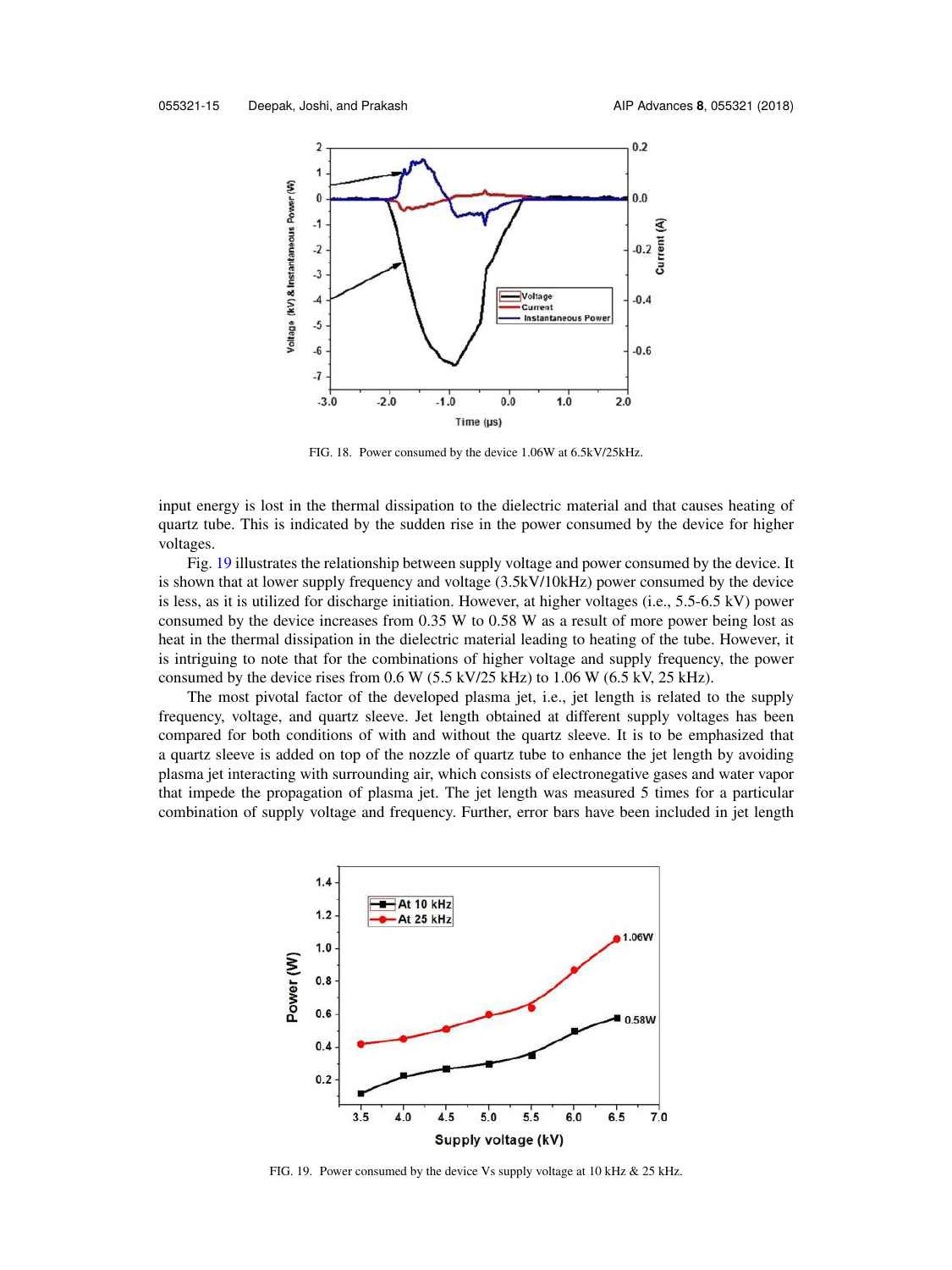

FIG. 20. Jet length Vs supply frequency at 4.5kV.

measurements as shown in Fig.  $20 \&$  Fig. 21. The uncertainty in the measured jet lengths is of the order of  $\pm$  0.5mm.

Jet length plays an imperative role in the application of these cold plasma jets in biomedical applications. Here the jet length is measured form the tip of the nozzle outlet as indicated in Fig. 2. The relationship between jet length and supply frequency is shown in Fig. 20 at 4.5 kV and in Fig. 21 at 6.5 kV, respectively. At low applied voltage, the jet length is shorter as the positive charges will be neutralized by the polarization charges induced in the region of the ground electrode thus limiting its propagation.48–50 There is an increase in jet length at higher supply voltage and frequency due to already present energetic electrons that cause subsequent secondary ionization of argon atoms resulting in greater jet lengths. Hence as the supply voltage increases, more argon ions are created and their pronounced energy levels allow them to penetrate deeper into surrounding air leading to the formation of an extended jet (see Fig. 21). The maximum jet length reached at  $6.5 \text{ kV}/25 \text{ kHz}$ with the sleeve is 26 mm, which is larger as compared to 20 mm (without sleeve) (see Fig. 21). The difference in jet length is due to the interaction of plasma jet with the surrounding air consisting of electronegative gases.



FIG. 21. Jet length Vs supply frequency at 6.5kV.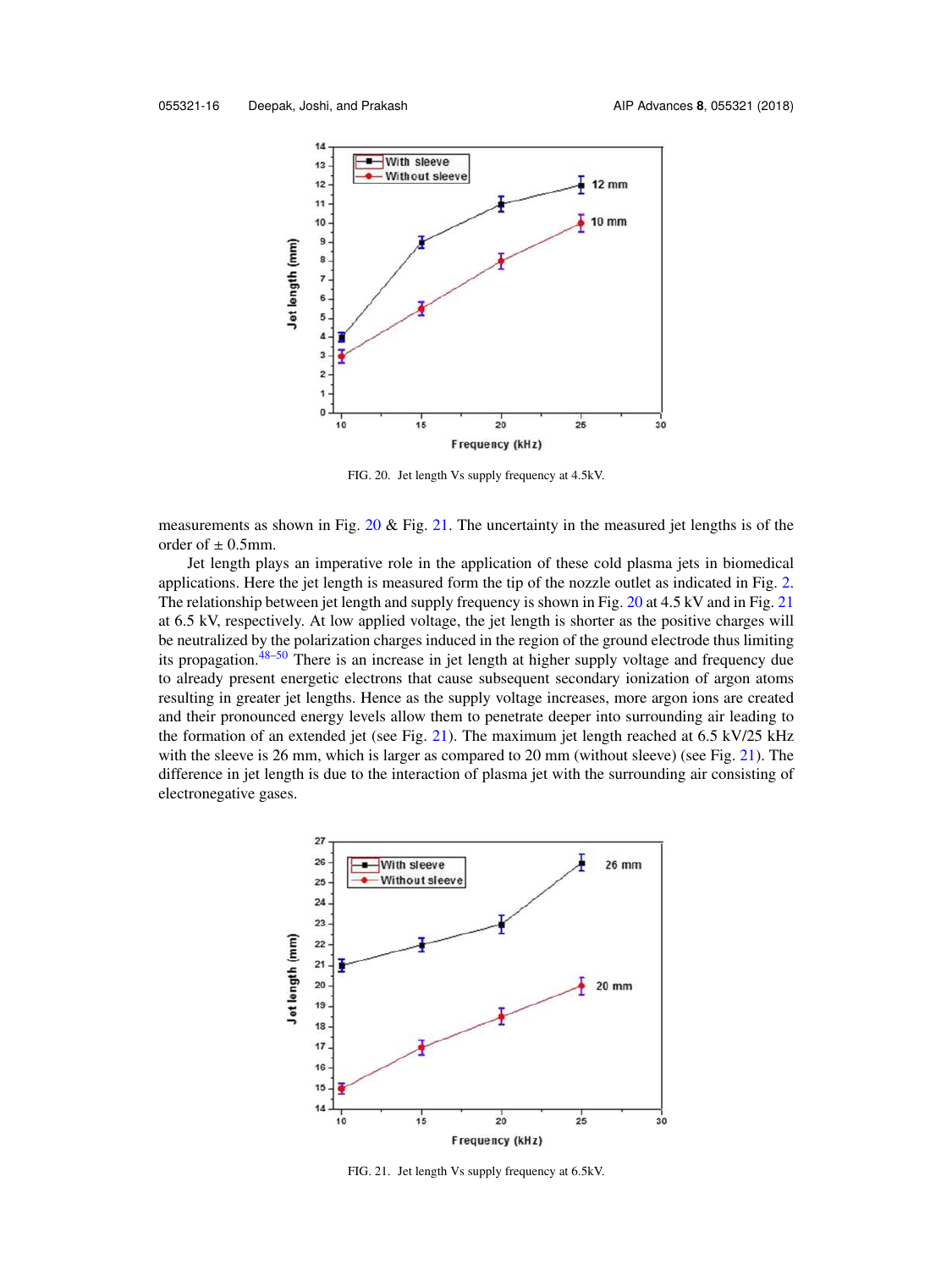### **V. SUMMARY**

Both simulation and experimental results of the developed dielectric barrier discharge based argon plasma jet in pin electrode configuration shows that the plasma parameters (i.e., electron density, electron temperature and electrical potential) increase with increase in supply frequency and supply voltage for both cases of static condition and with flow of argon gas. The maximum power consumed by the device for applied voltages (3.5-6.5 kV) has also been analyzed at supply frequencies (10-25 kHz). It has been experimentally found that that the maximum power consumed by the device is 1.06 W with corresponding peak discharge current of 328 mA at 6.5 kV/25 kHz, this fact is supported by the discharge simulation results, which shows highest electron density of ~ 6.5x10<sup>16</sup> m<sup>-3</sup> (Fig. 11) and electron temperature of 7.8 eV (Fig. 12) reached at the same applied conditions. At these operating parameters a fraction of the input power is lost in the thermal dissipation of the dielectric tube leading to its heating. It is established that for this kind of cold plasma jet generation the power consumed by the device and typical peak discharge current will be around 0.65 W and 212 mA-254 mA respectively, if the device is operated between optimum range of  $4.5-5.5$  kV and  $15-25$  kHz (see Fig. 17) for which the corresponding highest electron density and electron temperature reached are  $4x10^{16}$  m<sup>-3</sup> (Fig. 7) and 5.5 eV (Fig. 10). These values indicate that the device is being operated in glow discharge region without any arcing phenomenon which is imperative for a cold plasma jet to be used for various biomedical as well as technological applications. The effect of jet length enhancement is more at higher supply voltages. This is because electrons gain more energy resulting in more ionization and also expansion of luminous spots on the cathode occurs.<sup>17</sup>

The effect of quartz sleeve addition on the jet length has also been analyzed. A maximum jet length of 26 mm in pin electrode configuration was obtained with quartz sleeve compared to 20 mm without quartz sleeve. The difference in jet length is due to the interaction of plasma jet with the surrounding air consisting of electronegative gasses that impede the propagation of plasma jet. The practical applications of the developed pin electrode DBD with longer jet lengths and lower power operations may be realized for the direct plasma treatment on skin, however, this will require in vitro biomedical laboratory testing and study of biomedical changes and other sterilizing effects to establish the relevance. These cold plasma jets may also be employed in treatment of thermally sensitive materials.

## **ACKNOWLEDGMENTS**

Authors thank (Dean C.E.T, Mody University of Science and Technology) for his encouragement and continuous support during this work. We also thankfully acknowledge, Director, CSIR- Central Electronics Engineering Research Institute, Pilani for providing necessary lab facilities in performing these experiments.

- <sup>3</sup> N. Abramzon, J. C. Joaquin, J. Bray, and G. Brelles-Mariño, IEEE Trans. Plasma Sci. **34**, 1304 (2006).
- <sup>4</sup> M. Laroussi, IEEE Trans. Plasma Sci. **30**, 1409 (2002).
- <sup>5</sup> O. Motret, O. Hibert, S. Pellerin, and J. M. Pouvesle, J. Phys. D: Appl. Phys. **1627** (2000).
- 6 J. Woloszko, K. R. Stalder, and I. G. Brown, IEEE Trans. Plasma Sci. **30**, 235 (2002).
- <sup>7</sup> W. Gorisch and K. P. Boergen, Lasers Surg. Med. **21**, 128 (1982).
- <sup>8</sup> R. E. J. Sladek and E. Stoffels, J. Phys. D: Appl. Phys. **38**, 1716 (2005).
- <sup>9</sup> V. I. Gibalov and G. J. Pietsch, J. Phys. D: Appl. Phys. **21**, 345 (2000).
- <sup>10</sup> E. Stoffels, R. E. J. Sladek, I. E. Kieft, H. Kersten, and R. Wiese, Plasma Phys. Control. Fusion **46**, B167–B177 (2004).
- <sup>11</sup> I. E. Kieft, J. L. V. Boers, V. Caubet-Hilloutou, D. W. Slaaf, and E. Stoffels, Bioelectromagnetics **25**, 362 (2004).
- <sup>12</sup> I. E. Kieft, D. Darios, and E. Stoffels, IEEE Trans. Plasma Sci. **33**, 234 (2005).
- <sup>13</sup> J. Park, I. Henins, H. W. Herrmann, G. S. Selwyn, and R. F. Hicks, J. Appl. Phys. **89**, 20 (2001).
- <sup>14</sup> B. Eliasson and U. Kogelschatz, IEEE Trans. Plasma Sci. **19**, 1063 (1991).
- <sup>15</sup> A. Schutze, J. Y. Jeong, S. E. Babayan, J. Park, G. S. Selwyn, and R. F. Hicks, IEEE Trans. Plasma Sci. **26**, 1685 (1998).
- <sup>16</sup> M. A. Lieberman, *Principles of Plasma Discharges and Materials Processing* (Wiley, New York, 1994) p. 135
- <sup>17</sup> Y. P. Raizer, *Gas Discharge Physics* (Springer-Verlag, Germany, 1991), p. 172.
- <sup>18</sup> Liu and M. Neiger, J. Phys. D: Appl. Phys. **36**, 1632 (2003).
- <sup>19</sup> M. Teschke, J. Kedzierski, E. G. Finantu-Dinu, D. Korzec, and J. Engemann, IEEE Transactions on Plasma Science **33**, 310 (2005).
- <sup>20</sup> X. P. Lu and M. Laroussi, Journal of Applied Physics **100**, 063302 (2006).

<sup>&</sup>lt;sup>1</sup> P.-L. Girard-Lauriault, F. Mwale, M. Iordanova, C. Demers, P. Desjardins, and R. M. Wertheimer, Plasma Processes and Polymers **2**, 263 (2005).

<sup>2</sup> M. J. Shenton and G. C. Stevens, J. Phys. D: Appl. Phys. **34**, 2761 (2001).